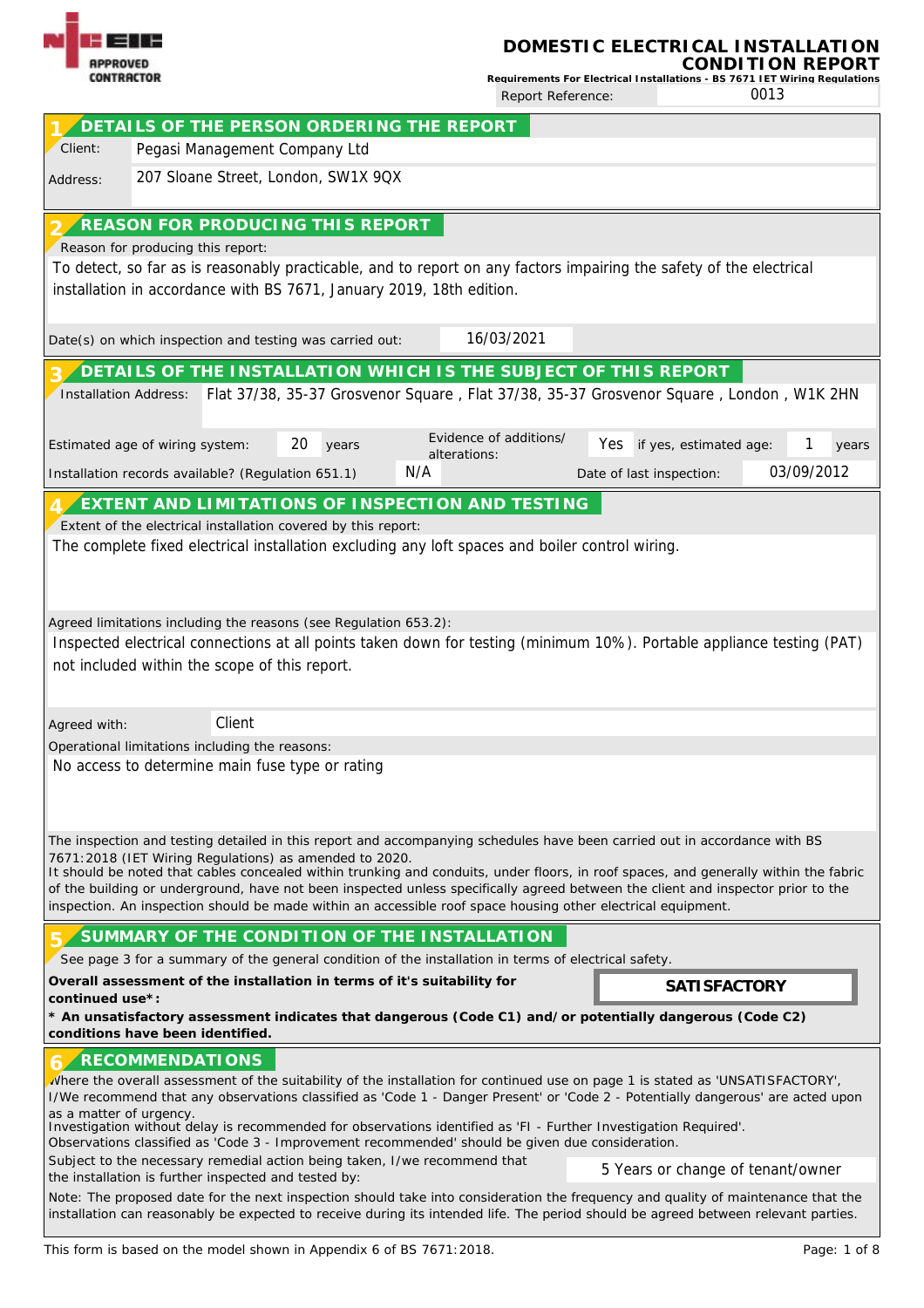|         | OBSERVATIONS AND RECOMMENDATIONS FOR ACTIONS TO BE TAKEN<br>of this report under 'Extent of the Installation and Limitations of Inspection and Testing':<br>N/A There are no items adversely affecting electrical safety | Referring to the attached schedules of inspection and test results, and subject to the limitations specified on page 1             |                        |
|---------|--------------------------------------------------------------------------------------------------------------------------------------------------------------------------------------------------------------------------|------------------------------------------------------------------------------------------------------------------------------------|------------------------|
| V       | The following observations and recommendations are made                                                                                                                                                                  | or                                                                                                                                 |                        |
| Item No |                                                                                                                                                                                                                          | Observations                                                                                                                       | Classification<br>Code |
| 1       | improvement.                                                                                                                                                                                                             | 4.4 Condition of enclosure(s) in terms of fire rating etc (421.1.201; 526.5) is recommended for                                    | C <sub>3</sub>         |
| 2       | X1 bathroom extract fan isolator is not capable of being secured in the off position.                                                                                                                                    |                                                                                                                                    | C <sub>3</sub>         |
|         |                                                                                                                                                                                                                          |                                                                                                                                    |                        |
|         |                                                                                                                                                                                                                          |                                                                                                                                    |                        |
|         |                                                                                                                                                                                                                          |                                                                                                                                    |                        |
|         |                                                                                                                                                                                                                          |                                                                                                                                    |                        |
|         |                                                                                                                                                                                                                          |                                                                                                                                    |                        |
|         |                                                                                                                                                                                                                          |                                                                                                                                    |                        |
|         |                                                                                                                                                                                                                          |                                                                                                                                    |                        |
|         |                                                                                                                                                                                                                          |                                                                                                                                    |                        |
|         |                                                                                                                                                                                                                          |                                                                                                                                    |                        |
|         | responsible for the installation the degree of urgency for remedial action.                                                                                                                                              | One of the following codes, as appropriate, has been allocated to each of the observations made above to indicate to the person(s) |                        |
|         | C1 Danger Present<br>c <sub>2</sub> Potentially dangerous<br>Risk of injury. Immediate<br>Urgent remedial action<br>remedial action required<br>required                                                                 | FI Further investigation<br>C <sub>3</sub> Improvement<br>recommended                                                              | required without delay |
|         | Immediate remedial action required for items:                                                                                                                                                                            | N/A                                                                                                                                |                        |
|         | Urgent remedial action required for items:                                                                                                                                                                               | N/A                                                                                                                                |                        |
|         | Improvement recommended for items:                                                                                                                                                                                       | 1, 2                                                                                                                               |                        |
|         | Further investigation required for items:                                                                                                                                                                                | N/A                                                                                                                                |                        |

This form is based on the model shown in Appendix 6 of BS 7671:2018. Ref: 0013 Page: 2 of 8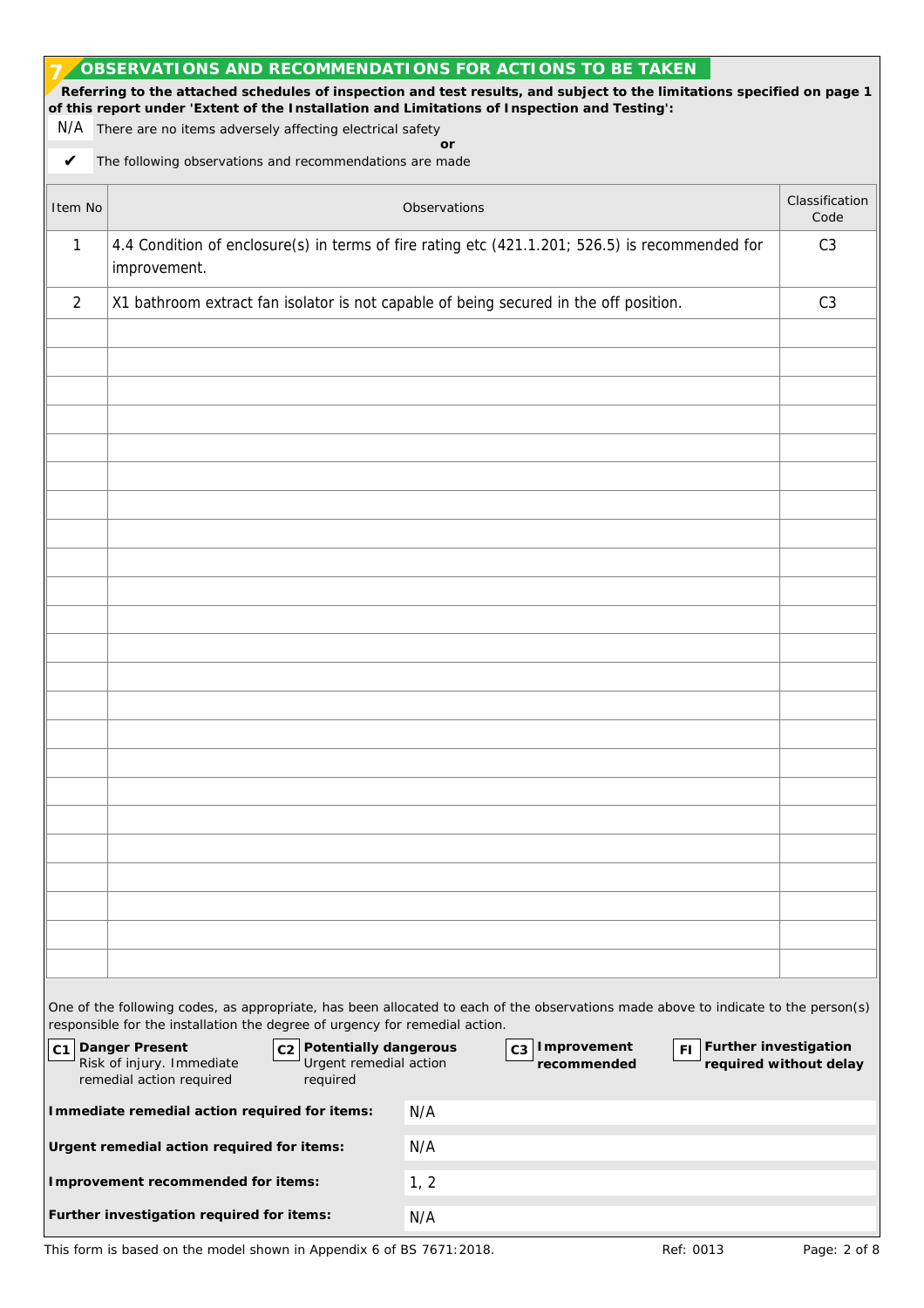## **GENERAL CONDITION OF THE INSTALLATION 8**

' General condition of the installation (in terms of electrical safety):

The installation is approximately 20 years old with some signs of more recent additions within the last year. There is a 17th edition non fire rated distribution board, utilising MCBs for overcurrent protection and dual RCDs for supplementary RCD protection. All Circuits Have supplementary RCD protection. The earthing and bonding is suitable for the installation. The wiring is PVC T&E and appears to be in reasonable condition. The accessories are satisfactory.

## **DECLARATION 9**

' I/We, being the person(s) responsible for the inspection and testing of the electrical installation (as indicated by my/our signatures below), particulars of which are described above, having exercised reasonable skill and care when carrying out the inspection and testing, hereby declare that the information in this report, including the observations and the attached schedules, provides an accurate assessment of the condition of the electrical installation taking into account the stated extent and limitations in section 4 of this report. Trading Title: ECO Approach Ltd Address: Provident House Communication Number Registration Number Provident House 3143307 (if applicable): Burrell Row Beckenham 0207 112 9195 Telephone Number: BR3 1AT Postcode: **For the INSPECTION, TESTING AND ASSESSMENT of the report:** Name: Billy Budgen Position: Electrician Signature: Date: 16/03/2021 **Report reviewed and authorised for issue by:** Name: Pichard Henley Position: Qualified Supervisor Signature: 20 Date: 16/03/2021 **TEST INSTRUMENTS 10** ' Details of Test Instruments used (state serial and/or asset numbers): 101710088 101710088 Multi-functional: Earth electrode resistance: 101710088 101710088 Insulation resistance: Earth fault loop impedance: Continuity: 101710088 RCD: 101710088 **SUPPLY CHARACTERISTICS AND EARTHING ARRANGEMENTS 11 Earthing Number and Type of Live Nature of Supply Parameters Supply Protective Device Arrangements Conductors** 1-phase 1-phase Nominal LIM wominar<br>voltage(s): U: 240 V Uo: 230 V BS(EN):  $\triangledown$  (3 wire): N/A TN-S ✔ (2 wire): 3-phase 3-phase LIM Nominal frequency, f: Type:  $N/A$   $3-pHase$   $N/A$   $(4 \text{ wire})$ : 50 Hz (3 wire): TN-C-S N/A Prospective fault Rated current: LIM A N/A Other: 1.25 kA current, lpf: \_\_\_\_\_\_\_\_\_\_\_\_\_\_\_\_\_\_\_\_ Short-circuit TT N/A LIM kA External earth fault capacity: Confirmation of supply polarity:  $0.18$  Ω ✔ loop impedance, Ze: **PARTICULARS OF INSTALLATION REFERRED TO IN THE REPORT 12 ' Means of Earthing Details of Installation Earth Electrode (where applicable)** Distributor's N/A N/A ✔ Type: Location: facility: Resistance Method of Installation N/A  $N/A$  Ω N/A to Earth: measurement: earth electrode: -----Protective measure(s) Maximum Demand (Load): 40 Amps rocetive measure(s) and ADS against electric shock: **Main Switch / Switch-Fuse / Circuit-Breaker / RCD If RCD main switch:** Supply **Type** Rated residual 60947-3 Isolator 100 A N/A mA Current rating: conductors BS(EN): Copper operating current (lΔn): Number material: Fuse/device rating  $\mathfrak{D}$ 100 A Rated time delay: N/A ms of poles: Supply or setting: 25m mm2 conductors Measured operating 240 V N/A ms Voltage rating: csa: time (at lΔn):  $= -$ **Earthing and Protective Bonding Conductors Bonding of extraneous-conductive parts** To water installation  $\boldsymbol{V}$  To gas installation  $N/A$ **Earthing conductor** Connection/ Conductor pipes: pipes: To lightning csa: 25m mm<sup>2</sup> continuity Copper  $\cos 25$ m mm<sup>2</sup> continuity material: To oil installation N/A protection: N/A **Main protective bonding conductors** pipes: Connection/ To other service(s): Conductor To structural Copper  $\cos a$ : 10m mm<sup>2</sup> continuity material: Copper N/A N/Asteel: verified:

This form is based on the model shown in Appendix 6 of BS 7671:2018. Ref: 0013 Page: 3 of 8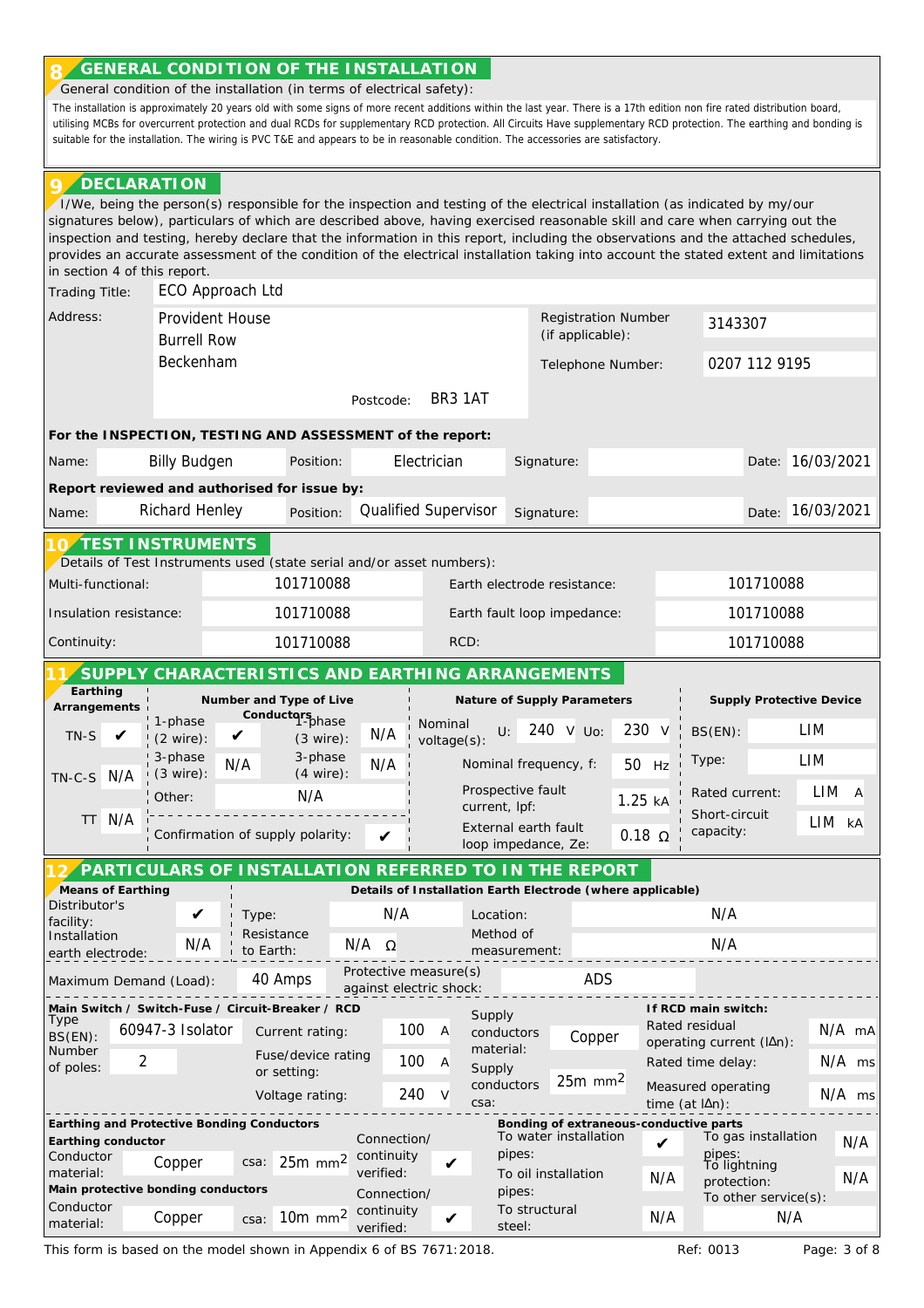|                                            | INSPECTION SCHEDULE FOR DOMESTIC & SIMILAR PREMISES WITH UP TO 100A SUPPLY                                                                                                                                        |                                                            |                          |
|--------------------------------------------|-------------------------------------------------------------------------------------------------------------------------------------------------------------------------------------------------------------------|------------------------------------------------------------|--------------------------|
| Item                                       | Description                                                                                                                                                                                                       | Comments                                                   | Outcome                  |
| 1.0                                        | EXTERNAL CONDITION OF INTAKE EQUIPMENT (VISUAL INSPECTION ONLY)                                                                                                                                                   |                                                            |                          |
| 1.1                                        | Service cable                                                                                                                                                                                                     | N/A                                                        | LIM                      |
| 1.2                                        | Service head                                                                                                                                                                                                      | N/A                                                        | LIM                      |
| 1.3                                        | Earthing arrangement                                                                                                                                                                                              | N/A                                                        | LIM                      |
| 1.4                                        | Meter tails                                                                                                                                                                                                       | N/A                                                        | LIM                      |
| 1.5                                        | Metering equipment                                                                                                                                                                                                | N/A                                                        | LIM                      |
| 1.6                                        | Isolator (where present)                                                                                                                                                                                          | N/A                                                        | LIM                      |
| 2.0                                        | PRESENCE OF ADEQUATE ARRANGEMENTS FOR OTHER SOURCES<br>SUCH AS MICROGENERATORS (551.6; 551.7)                                                                                                                     | N/A                                                        | N/A                      |
| 3.0                                        | EARTHING / BONDING ARRANGEMENTS (411.3; Chap 54)                                                                                                                                                                  |                                                            |                          |
| 3.1                                        | Presence and condition of distributor's earthing arrangement (542.1.2.1;<br>542.1.2.2)                                                                                                                            | N/A                                                        | V                        |
| 3.2                                        | Presence and condition of earth electrode connection where applicable<br>(542.1.2.3)                                                                                                                              | N/A                                                        | N/A                      |
| 3.3                                        | Provision of earthing/bonding labels at all appropriate locations<br>(514.13.1)                                                                                                                                   | N/A                                                        | V                        |
| 3.4                                        | Confirmation of earthing conductor size (542.3; 543.1.1)                                                                                                                                                          | N/A                                                        | V                        |
| 3.5                                        | Accessibility and condition of earthing conductor at MET (543.3.2)                                                                                                                                                | N/A                                                        | $\checkmark$             |
| 3.6                                        | Confirmation of main protective bonding conductor sizes (544.1)                                                                                                                                                   | N/A                                                        | V                        |
| 3.7                                        | Condition and accessibility of main protective bonding conductor<br>connections (543.3.2; 544.1.2)                                                                                                                | N/A                                                        | V                        |
| 3.8                                        | Accessibility and condition of other protective bonding connections<br>(543.3.1; 543.3.2)                                                                                                                         | N/A                                                        | N/A                      |
| 4.0                                        | CONSUMER UNIT(S) / DISTRIBUTION BOARD(S)                                                                                                                                                                          |                                                            |                          |
| 4.1                                        | Adequacy of working space/accessibility to consumer unit/distribution<br>board (132.12; 513.1)                                                                                                                    | N/A                                                        | V                        |
| 4.2                                        | Security of fixing (134.1.1)                                                                                                                                                                                      | N/A                                                        | V                        |
| 4.3                                        | Condition of enclosure(s) in terms of IP rating etc (416.2)                                                                                                                                                       | N/A                                                        | V                        |
| 4.4                                        | Condition of enclosure(s) in terms of fire rating etc (421.1.201; 526.5)                                                                                                                                          | Non fire rated consumer unit covers.                       | C <sub>3</sub>           |
| 4.5                                        | Enclosure not damaged/deteriorated so as to impair safety (651.2)                                                                                                                                                 | N/A                                                        | $\checkmark$             |
| 4.6                                        | Presence of main linked switch (as required by 462.1.201)                                                                                                                                                         | N/A                                                        | $\checkmark$             |
| 4.7                                        | Operation of main switch (functional check) (643.10)                                                                                                                                                              | N/A                                                        | $\checkmark$             |
| 4.8                                        | Manual operation of circuit-breakers and RCDs to prove disconnection<br>(643.10)                                                                                                                                  | N/A                                                        | V                        |
| 4.9                                        | Correct identification of circuit details and protective devices (514.8.1;<br>514.9.1)                                                                                                                            | N/A                                                        | V                        |
| 4.10                                       | Presence of RCD six-monthly test notice at or near consumer<br>unit/distribution board (514.12.2)                                                                                                                 | N/A                                                        |                          |
| 4.11                                       | Presence of non-standard (mixed) cable colour warning notice at or near<br>consumer unit/distribution board (514.14)                                                                                              | N/A                                                        | V                        |
| 4.12                                       | Presence of alternative supply warning notice at or near consumer<br>unit/distribution board (514.15)                                                                                                             | N/A                                                        | N/A                      |
| 4.13                                       | Presence of other required labelling (please specify) (Section 514)                                                                                                                                               | N/A                                                        | N/A                      |
| 4.14                                       | Compatibility of protective devices, bases and other components; correct<br>type and rating (No signs of unacceptable thermal damage, arcing or<br>overheating) (411.3.2; 411.4; 411.5; 411.6; Sections 432, 433) | N/A                                                        | V                        |
| <b>OUTCOMES</b><br>Acceptable<br>condition | Unacceptable<br>Improvement<br>Further<br>C <sub>3</sub><br>V<br>C1 or C2<br>FI.<br>condition<br>recommended<br>investigation                                                                                     | Not<br>Limitation $\frac{1}{1}$ LIM<br>$'$ N/V<br>verified | Not<br>N/A<br>applicable |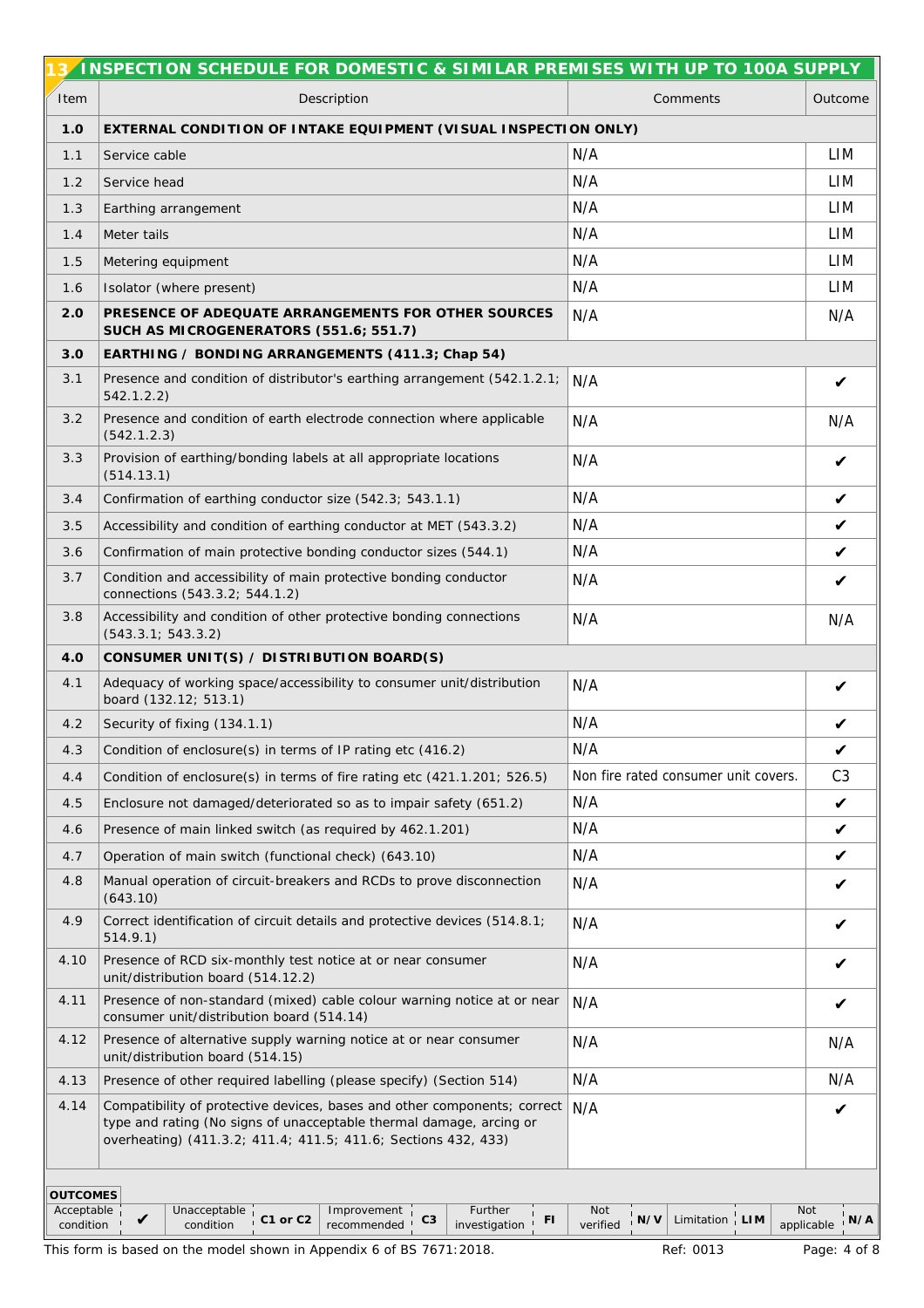|                                            | 4/INSPECTION SCHEDULE FOR DOMESTIC & SIMILAR PREMISES WITH UP TO 100A SUPPLY                                                                                        |                                                                      |                                 |
|--------------------------------------------|---------------------------------------------------------------------------------------------------------------------------------------------------------------------|----------------------------------------------------------------------|---------------------------------|
| Item                                       | Description                                                                                                                                                         | Comments                                                             | Outcome                         |
| 4.15                                       | Single-pole switching or protective devices in line conductor only<br>(132.14.1; 530.3.3)                                                                           | N/A                                                                  | V                               |
| 4.16                                       | Protection against mechanical damage where cables enter consumer<br>unit/distribution board (132.14.1; 522.8.1; 522.8.5; 522.8.11)                                  | N/A                                                                  | V                               |
| 4.17                                       | Protection against electromagnetic effects where cables enter consumer<br>unit/distribution board/enclosures (521.5.1)                                              | N/A                                                                  | V                               |
| 4.18                                       | RCD(s) provided for fault protection - includes RCBOs (411.4.204;<br>411.5.2; 531.2)                                                                                | N/A                                                                  | N/A                             |
| 4.19                                       | RCD(s) provided for additional protection/requirements - includes RCBOs<br>(411.3.3; 415.1)                                                                         | N/A                                                                  | $\checkmark$                    |
| 4.20                                       | Confirmation of indication that SPD is functional (651.4)                                                                                                           | N/A                                                                  | $\checkmark$                    |
| 4.21                                       | Confirmation that ALL conductor connections, including connections to<br>busbars, are correctly located in terminals and are tight and secure<br>(526.1)            | N/A                                                                  | V                               |
| 4.22                                       | Adequate arrangements where a generating set operates as a switched<br>alternative to the public supply (551.6)                                                     | N/A                                                                  | N/A                             |
| 4.23                                       | Adequate arrangements where a generating set operates in parallel with<br>the public supply (551.7)                                                                 | N/A                                                                  | N/A                             |
| 5.0                                        | FINAL CIRCUITS                                                                                                                                                      |                                                                      |                                 |
| 5.1                                        | Identification of conductors (514.3.1)                                                                                                                              | N/A                                                                  | $\checkmark$                    |
| 5.2                                        | Cables correctly supported throughout their run (521.10.202; 522.8.5)                                                                                               | N/A                                                                  | LIM                             |
| 5.3                                        | Condition of insulation of live parts (416.1)                                                                                                                       | N/A                                                                  | V                               |
| 5.4                                        | Non-sheathed cables protected by enclosure in conduit, ducting or<br>trunking (521.10.1)                                                                            | N/A                                                                  | V                               |
| 5.4.1                                      | To include the integrity of conduit and trunking systems (metallic and<br>plastic)                                                                                  | N/A                                                                  | V                               |
| 5.5                                        | Adequacy of cables for current-carrying capacity with regard for the type<br>and nature of installation (Section 523)                                               | N/A                                                                  | V                               |
| 5.6                                        | Coordination between conductors and overload protective devices (433.1; N/A<br>533.2.1)                                                                             |                                                                      |                                 |
| 5.7                                        | Adequacy of protective devices: type and rated current for fault<br>protection (411.3)                                                                              | N/A                                                                  | V                               |
| 5.8                                        | Presence and adequacy of circuit protective conductors (411.3.1; Section N/A<br>543)                                                                                |                                                                      | V                               |
| 5.9                                        | Wiring system(s) appropriate for the type and nature of the installation<br>and external influences (Section 522)                                                   | N/A                                                                  |                                 |
| 5.10                                       | Concealed cables installed in prescribed zones (see Section 4. Extent and<br>Limitations) (522.6.202)                                                               | N/A                                                                  |                                 |
| 5.11                                       | Cables concealed under floors, above ceilings or in walls/partitions,<br>adequately protected against damage (see Section 4. Extent and<br>Limitations) (522.6.204) | N/A                                                                  |                                 |
| 5.12                                       | Provision of additional requirements for protection by RCD not exceeding 30mA:                                                                                      |                                                                      |                                 |
| 5.12.1                                     | For all socket-outlets of rating 32A or less, unless an exception is<br>permitted (411.3.3)                                                                         | N/A                                                                  | V                               |
|                                            | 5.12.2 For the supply of mobile equipment not exceeding 32A rating for use<br>outdoors (411.3.3)                                                                    | N/A                                                                  |                                 |
|                                            | 5.12.3 For cables concealed in walls at a depth of less than 50mm (522.6.202;<br>522.6.203)                                                                         | N/A                                                                  | V                               |
| 5.12.4                                     | For cables concealed in walls/partitions containing metal parts regardless<br>of depth (522.6.203)                                                                  | N/A                                                                  | V                               |
| 5.12.5                                     | Final circuits supplying luminaires within domestic (household) premises<br>(411.3.4)                                                                               | N/A                                                                  | V                               |
| <b>OUTCOMES</b><br>Acceptable<br>condition | Further<br>Unacceptable<br>Improvement<br>$\checkmark$<br>C <sub>3</sub><br>C1 or C2<br>FI<br>condition<br>recommended<br>investigation                             | Not<br>Limitation $\frac{1}{1}$ LIM<br>$\frac{1}{1}$ N/V<br>verified | <b>Not</b><br>N/A<br>applicable |

This form is based on the model shown in Appendix 6 of BS 7671:2018. Ref: 0013 Page: 5 of 8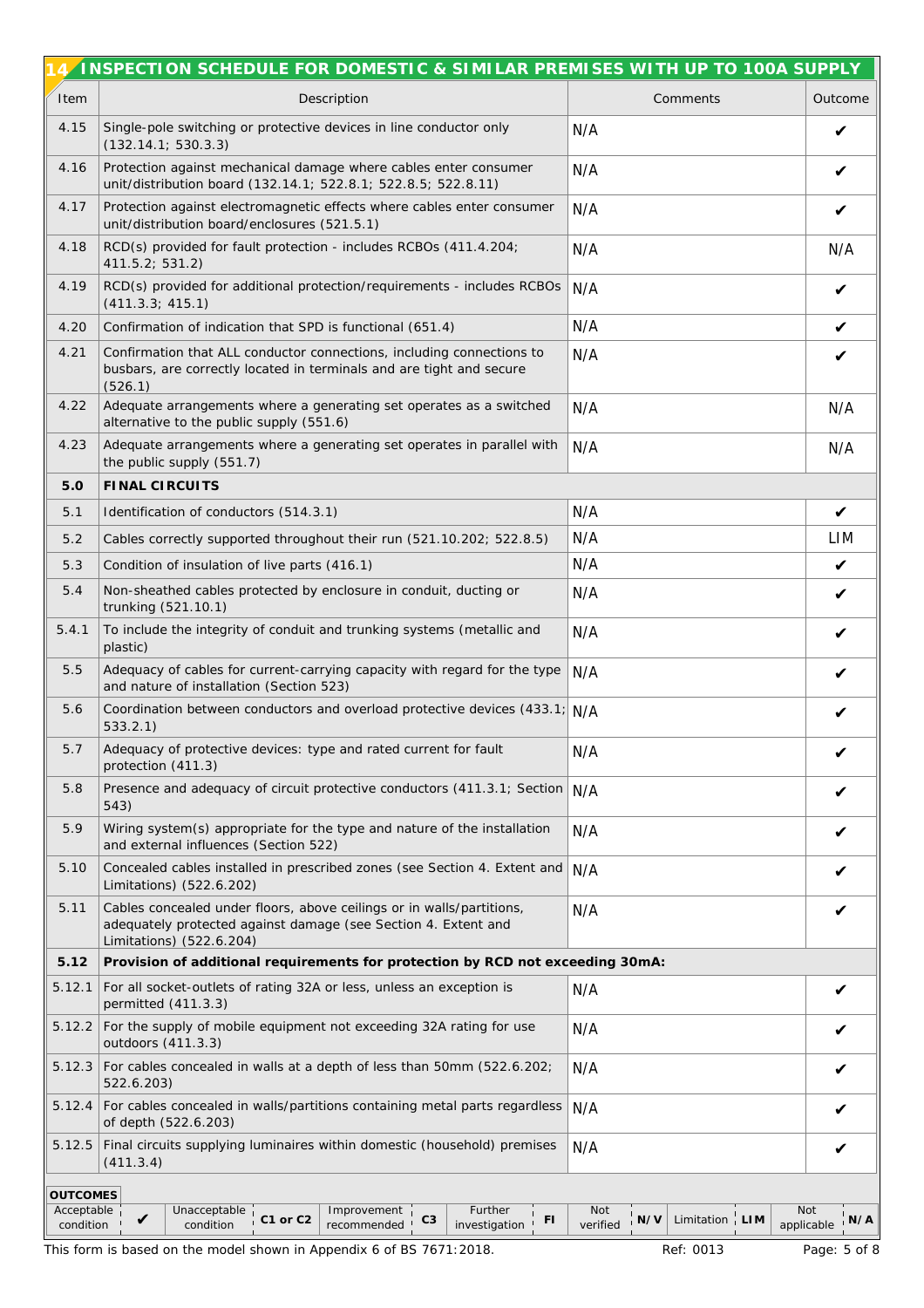|                         | INSPECTION SCHEDULE FOR DOMESTIC & SIMILAR PREMISES WITH UP TO 100A SUPPLY                                                                                                     |                                                        |                                 |  |
|-------------------------|--------------------------------------------------------------------------------------------------------------------------------------------------------------------------------|--------------------------------------------------------|---------------------------------|--|
| Item                    | Description                                                                                                                                                                    | Comments                                               | Outcome                         |  |
| 5.13                    | Provision of fire barriers, sealing arrangements and protection against<br>thermal effects (Section 527)                                                                       | N/A                                                    | LIM                             |  |
| 5.14                    | Band II cables segregated/separated from Band I cables (528.1)                                                                                                                 | N/A                                                    | LIM                             |  |
| 5.15                    | Cables segregated/separated from communications cabling (528.2)                                                                                                                | N/A                                                    | LIM                             |  |
| 5.16                    | Cables segregated/separated from non-electrical services (528.3)                                                                                                               | N/A                                                    | LIM                             |  |
| 5.17                    | Termination of cables at enclosures - indicate extent of sampling in Section 4 of the report<br>(Section 526)                                                                  |                                                        |                                 |  |
| 5.17.1                  | Connections soundly made and under no undue strain (526.6)                                                                                                                     | N/A                                                    | $\checkmark$                    |  |
| 5.17.2                  | No basic insulation of a conductor visible outside enclosure (526.8)                                                                                                           | N/A                                                    | $\checkmark$                    |  |
| 5.17.3                  | Connections of live conductors adequately enclosed (526.5)                                                                                                                     | N/A                                                    | $\checkmark$                    |  |
| 5.17.4                  | Adequately connected at point of entry to enclosure (glands, bushes etc.) N/A<br>(522.8.5)                                                                                     |                                                        | V                               |  |
| 5.18                    | Condition of accessories including socket-outlets, switches and joint<br>boxes (651.2(v))                                                                                      | N/A                                                    | V                               |  |
| 5.19                    | Suitability of accessories for external influences (512.2)                                                                                                                     | N/A                                                    | $\checkmark$                    |  |
| 5.20                    | Adequacy of working space/accessibility to equipment (132.12; 513.1)                                                                                                           | N/A                                                    | $\checkmark$                    |  |
| 5.21                    | Single-pole switching or protective devices in line conductors only<br>(132.14.1, 530.3.3)                                                                                     | N/A                                                    | V                               |  |
| 6.0                     | LOCATION(S) CONTAINING A BATH OR SHOWER                                                                                                                                        |                                                        |                                 |  |
| 6.1                     | Additional protection for all low voltage (LV) circuits by RCD not<br>exceeding 30mA (701.411.3.3)                                                                             | N/A                                                    | $\boldsymbol{\nu}$              |  |
| 6.2                     | Where used as a protective measure, requirements for SELV or PELV met N/A<br>(701.414.4.5)                                                                                     |                                                        | N/A                             |  |
| 6.3                     | Shaver sockets comply with BS EN 61558-2-5 formerly BS 3535<br>(701.512.3)                                                                                                     | N/A                                                    | V                               |  |
| 6.4                     | Presence of supplementary bonding conductors, unless not required by<br>BS 7671:2018 (701.415.2)                                                                               | N/A                                                    | N/A                             |  |
| 6.5                     | Low voltage (e.g. 230 volt) socket-outlets sited at least 3m from zone 1<br>(701.512.3)                                                                                        | N/A                                                    | V                               |  |
| 6.6                     | Suitability of equipment for external influences for installed location in<br>terms of IP rating (701.512.2)                                                                   | N/A                                                    | V                               |  |
| 6.7                     | Suitability of accessories and controlgear etc. for a particular zone<br>(701.512.3)                                                                                           | N/A                                                    |                                 |  |
| 6.8                     | Suitability of current-using equipment for particular position within the<br>location (701.55)                                                                                 | N/A                                                    | V                               |  |
| 7.0                     | OTHER PART 7 SPECIAL INSTALLATIONS OR LOCATIONS<br>List all other special installation or locations present, if any. (Record separately the results of particular inspections) |                                                        |                                 |  |
| 7.1                     | N/A                                                                                                                                                                            | N/A                                                    | N/A                             |  |
| 7.2                     | N/A                                                                                                                                                                            | N/A                                                    | N/A                             |  |
| 7.3                     | N/A                                                                                                                                                                            | N/A                                                    | N/A                             |  |
| 7.4                     | N/A                                                                                                                                                                            | N/A                                                    | N/A                             |  |
| 7.5                     | N/A                                                                                                                                                                            | N/A                                                    | N/A                             |  |
| 7.6                     | N/A                                                                                                                                                                            | N/A                                                    | N/A                             |  |
| 7.7                     | N/A                                                                                                                                                                            | N/A                                                    | N/A                             |  |
| 7.8                     | N/A                                                                                                                                                                            | N/A                                                    | N/A                             |  |
| 7.9                     | N/A                                                                                                                                                                            | N/A                                                    | N/A                             |  |
| 7.10                    | N/A                                                                                                                                                                            | N/A                                                    | N/A                             |  |
| <b>OUTCOMES</b>         |                                                                                                                                                                                |                                                        |                                 |  |
| Acceptable<br>condition | Further<br>Unacceptable<br>Improvement<br>C1 or C2<br>C <sub>3</sub><br>FI<br>V<br>condition<br>recommended<br>investigation 1                                                 | Not<br>Limitation $\frac{1}{1}$ LIM<br>N/V<br>verified | <b>Not</b><br>N/A<br>applicable |  |
|                         | This form is based on the model shown in Appendix 6 of BS 7671:2018.                                                                                                           | Ref: 0013                                              | Page: 6 of 8                    |  |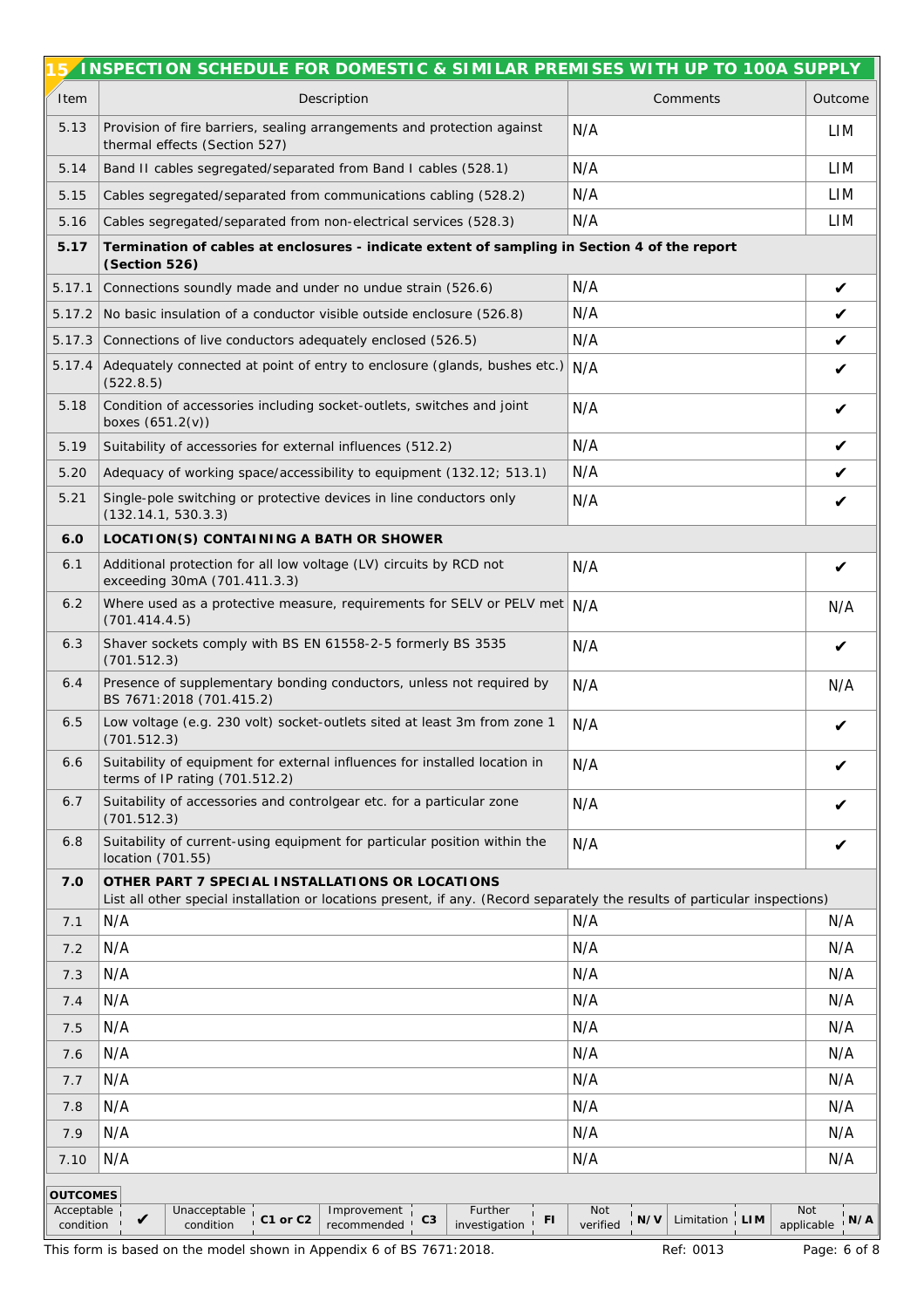| SCHEDULE OF CIRCUIT DETAILS AND TEST RESULTS<br>Prospective fault                                                                          |                                                                                                 |                     |                     |                                         |                                           |                        |                                                  |                                 |         |                        |                 |                                 |                                      |                                   |                                                                           |                         |                                   |                                                                   |                                  |                            |                           |                          |                                                                                           |                             |                                        |                               |
|--------------------------------------------------------------------------------------------------------------------------------------------|-------------------------------------------------------------------------------------------------|---------------------|---------------------|-----------------------------------------|-------------------------------------------|------------------------|--------------------------------------------------|---------------------------------|---------|------------------------|-----------------|---------------------------------|--------------------------------------|-----------------------------------|---------------------------------------------------------------------------|-------------------------|-----------------------------------|-------------------------------------------------------------------|----------------------------------|----------------------------|---------------------------|--------------------------|-------------------------------------------------------------------------------------------|-----------------------------|----------------------------------------|-------------------------------|
| Designation of<br>D.B. 1<br>consumer unit:                                                                                                 |                                                                                                 |                     |                     |                                         |                                           |                        | Location:                                        |                                 |         |                        |                 |                                 |                                      |                                   |                                                                           |                         |                                   |                                                                   |                                  | current:                   |                           |                          |                                                                                           | kA                          |                                        |                               |
|                                                                                                                                            |                                                                                                 |                     |                     |                                         | Circuit<br>conductors:<br>csa             |                        |                                                  |                                 | devices | Overcurrent protective |                 |                                 | BS7671                               |                                   | Circuit impedances (Ohms)                                                 |                         |                                   |                                                                   | Insulation<br>resistance         |                            |                           |                          |                                                                                           |                             | <b>RCD</b>                             | <b>AFDD</b>                   |
| Circuit number                                                                                                                             | Circuit designation                                                                             | wiring<br>đ<br>Type | Method<br>Reference | Pə,<br>serv<br>đ<br>Number<br>points se | Live<br>mm <sup>2</sup>                   | cpc<br>mm <sup>2</sup> | isconnect time<br>tted by BS7671<br>Max dis<br>S | BS(EN)                          | Type No | Rating<br>$\mathsf A$  | Capacity<br>kA  | Operating<br>current, IAn<br>mA | $\frac{5}{2}$<br>Maximum<br>$\Omega$ | r <sub>1</sub><br>(Line)          | Ring final circuits only<br>(measured end to end)<br>$r_{n}$<br>(Neutral) | r <sub>2</sub><br>(cpc) | $R_1 + R_2$                       | All circuits<br>(one column to<br>be completed)<br>R <sub>2</sub> | Live<br>Live<br>$M\Omega$        | Earth<br>Live<br>$M\Omega$ | voltage<br>Test<br>$\vee$ | Polarity<br>$\checkmark$ | measured<br>$\frac{loop}{2s}$<br>impedance<br>fault<br>Maximum<br>earth fault<br>$\Omega$ | Disconnection<br>time<br>ms | button<br>Test butto<br>operation<br>v | Test button<br>operation<br>v |
| -1                                                                                                                                         | Surge protection device                                                                         | N/A                 | N/A                 | N/A                                     | N/A                                       |                        | $N/A$ $N/A$                                      | N/A                             | N/A     | N/A                    |                 | $N/A$ $N/A$                     | N/A                                  | N/A                               | N/A                                                                       | N/A                     | N/A                               | N/A                                                               | N/A                              | N/A                        | N/A                       | N/A                      | N/A                                                                                       | N/A                         | N/A                                    | N/A                           |
| $\overline{2}$                                                                                                                             | Hob                                                                                             | A                   | Β                   | -1                                      | 6                                         | 2.5                    | 0.4                                              | 60898                           | B       | 32                     | 6               | 30                              | 1.37                                 | N/A                               | N/A                                                                       | N/A                     | 0.18                              | N/A                                                               | N/A                              | 6                          | 500                       | V                        |                                                                                           | $0.36$ 44.2                 | $\checkmark$                           | N/A                           |
| 3                                                                                                                                          | Sockets- kitchen                                                                                | Α                   | Β                   | 13                                      | 2.5                                       | 1.5                    | 0.4                                              | 60898                           | B       | 32                     | 6               | 30                              | 1.37                                 | 0.63                              | 0.63                                                                      | 0.99                    | 0.42                              | N/A                                                               | N/A                              | 6                          | 500                       | v                        |                                                                                           | $0.60$ 44.2                 | V                                      | N/A                           |
| 4                                                                                                                                          | Sockets- beds 2&3                                                                               | Α                   | B                   | 10                                      | 2.5                                       | 1.5                    | 0.4                                              | 60898                           | B       | 32                     | 6               | 30                              | 1.37                                 | 0.72                              | 0.72                                                                      | 1.03                    | 0.56                              | N/A                                                               | N/A                              | 6                          | 500                       | v                        |                                                                                           | $0.74$ 44.2                 | V                                      | N/A                           |
| 5                                                                                                                                          | Sockets- Master bed                                                                             | Α                   | Β                   | 5                                       | 2.5                                       | 1.5                    | 0.4                                              | 60898                           | B       | 32                     | 6               | 30                              | 1.37                                 | 0.57                              | 0.57                                                                      | 0.93                    | 0.39                              | N/A                                                               | N/A                              | 6                          | 500                       | v                        |                                                                                           | $0.57$ 44.2                 | V                                      | N/A                           |
| 6                                                                                                                                          | Lights- hall & entrance                                                                         | Α                   | B                   | 3                                       | 1.5                                       | 1.0                    | 0.4                                              | 60898                           | B       | 6                      | 6               | 30                              | 7.28                                 | N/A                               | N/A                                                                       | N/A                     | 1.75                              | N/A                                                               | N/A                              | 6                          | 500                       | v                        |                                                                                           | $1.93$ 44.2                 | $\checkmark$                           | N/A                           |
| 7                                                                                                                                          | Lights- hall & family bathroom                                                                  | Α                   | Β                   | 14                                      | 1.5                                       | 1.0                    | 0.4                                              | 60898                           | B       | 6                      | 6               | 30                              | 7.28                                 | N/A                               | N/A                                                                       | N/A                     | 1.89                              | N/A                                                               | N/A                              | 6                          | 500                       | v                        |                                                                                           | $2.07$ 44.2                 | $\checkmark$                           | N/A                           |
| 8                                                                                                                                          | Lights- bed 4 & en-suite                                                                        |                     | B                   | 14                                      | 1.5                                       | 1.0                    | 0.4                                              | 60898                           | B       | 6                      | 6               | 30                              | 7.28                                 | N/A                               | N/A                                                                       | N/A                     | 1.28                              | N/A                                                               | N/A                              | 6                          | 500                       | V                        |                                                                                           | $1.46$ 44.2                 | $\checkmark$                           | N/A                           |
| $\mathsf{Q}$                                                                                                                               | Lights- cloakroom, bed 5 & en-suite                                                             | Α                   | Β                   | 14                                      | 1.5                                       | 1.0                    | 0.4                                              | 60898                           | B       | 6                      | 6               | 30                              | 7.28                                 | N/A                               | N/A                                                                       | N/A                     | 0.84                              | N/A                                                               | N/A                              | 6                          | 500                       | V                        | 1.02                                                                                      | $ 44.2\rangle$              | V                                      | N/A                           |
| 10                                                                                                                                         | Lights- lounge & dining room                                                                    | A                   | Β                   | 11                                      | 1.5                                       | 1.0                    | 0.4                                              | 60898                           | B       | 6                      | 6               | 30                              | 7.28                                 | N/A                               | N/A                                                                       | N/A                     | 0.73                              | N/A                                                               | N/A                              | 6                          | 500                       | v                        | 0.91                                                                                      | $ 44.2\rangle$              | V                                      | N/A                           |
| 11                                                                                                                                         | Spare                                                                                           | N/A                 | N/A                 | N/A                                     |                                           | $N/A$ $N/A$ $N/A$      |                                                  | N/A                             |         |                        |                 | $N/A$ $N/A$ $N/A$ $N/A$         | N/A                                  | N/A                               | N/A                                                                       | N/A                     | N/A                               | N/A                                                               | N/A                              | N/A                        | N/A                       | N/A                      | N/A                                                                                       |                             | $N/A$ $N/A$ $N/A$                      |                               |
| 12                                                                                                                                         | Spare                                                                                           | N/A                 | N/A                 | N/A                                     | N/A                                       | N/A   N/A              |                                                  | N/A                             |         | N/A  N/A               |                 | $N/A \, N/A$                    | N/A                                  | N/A                               | N/A                                                                       | N/A                     | N/A                               | N/A                                                               | N/A                              | N/A                        | N/A                       | N/A                      | N/A                                                                                       | N/A                         |                                        | N/A N/A                       |
| 13                                                                                                                                         | Sockets- hall & bed 5                                                                           | A                   | B                   | 9                                       | 2.5                                       | 1.5                    | 0.4                                              | 60898                           | B       | 32                     | 6               | 30                              | 1.37                                 | 0.57                              | 0.57                                                                      | 0.90                    | 0.35                              | N/A                                                               | N/A                              | 6                          | 500                       | V                        |                                                                                           | $0.53$ 54.3                 | $\checkmark$                           | N/A                           |
| -14                                                                                                                                        | Sockets- lounge & dining room                                                                   | Α                   | Β                   | 12                                      | 2.5                                       | 1.5                    | 0.4                                              | 60898                           | B       | 32                     | 6               | 30                              | 1.37                                 | 0.46                              | 0.46                                                                      | 0.59                    | 0.30                              | N/A                                                               | N/A                              | 6                          | 500                       | V                        |                                                                                           | $0.48$ 54.3                 | V                                      | N/A                           |
| 15                                                                                                                                         | Sockets- hall & bed 4                                                                           | Α                   | Β                   | 7                                       | 2.5                                       | 1.5                    | 0.4                                              | 60898                           | B       | 32                     | 6               | 30                              | 1.37                                 | 0.55                              | 0.55                                                                      | 0.90                    | 0.37                              | N/A                                                               | N/A                              | 6                          | 500                       | v                        |                                                                                           | $0.55$ 54.3                 | $\checkmark$                           | N/A                           |
| 16                                                                                                                                         | Oven                                                                                            | Α                   | B                   | 1                                       | 6                                         | 2.5                    | 0.4                                              | 60898                           | B       | 16                     | 6               | 30                              | 2.73                                 | N/A                               | N/A                                                                       | N/A                     | 0.12                              | N/A                                                               | N/A                              | 6                          | 500                       | V                        |                                                                                           | $0.30$ 54.3                 | $\checkmark$                           | N/A                           |
| 17                                                                                                                                         | Lights- kitchen                                                                                 | Α                   | Β                   | 13                                      | 1.5                                       | 1.0                    | 0.4                                              | 60898                           | B       | 6                      | 6               | 30                              | 7.28                                 | N/A                               | N/A                                                                       | N/A                     | 0.95                              | N/A                                                               | N/A                              | 6                          | 500                       | V                        |                                                                                           | $1.13$ 54.3                 | $\checkmark$                           | N/A                           |
| 18                                                                                                                                         | Lights- beds 2&3                                                                                | Α                   | Β                   | 7                                       | 1.5                                       | 1.0                    | 0.4                                              | 60898                           | B       | 6                      | 6               | 30                              | 7.28                                 | N/A                               | N/A                                                                       | N/A                     | 0.72                              | N/A                                                               | N/A                              | 6                          | 500                       | V                        |                                                                                           | $0.90$ 54.3                 | V                                      | N/A                           |
| 19                                                                                                                                         | Lights- Master bed & en-suite                                                                   | Α                   | Β                   | 15                                      | 1.5                                       | 1.0                    | 0.4                                              | 60898                           | B       | 6                      | 6               | 30                              | 7.28                                 | N/A                               | N/A                                                                       | N/A                     | 1.02                              | N/A                                                               | N/A                              | 6                          | 500                       | v                        |                                                                                           | $1.20$ 54.3                 | V                                      | N/A                           |
| 20                                                                                                                                         | Smoke detectors                                                                                 | Α                   | B                   | 5                                       |                                           | $1.5$   1.0   0.4      |                                                  | 60898                           | Β       | 6                      | 6               |                                 | $30 \mid 7.28$                       | N/A                               | N/A                                                                       | N/A                     | 2.00                              | N/A                                                               | N/A                              | 6                          | 500                       | V                        | $2.18$ 54.3                                                                               |                             | V                                      | N/A                           |
| 21                                                                                                                                         | Doorbell                                                                                        | A                   | B                   | $\overline{1}$                          |                                           | $1.5$   1.0   0.4      |                                                  | 60898                           | B       | 3                      | 6               |                                 | 30   14.57                           | N/A                               | N/A                                                                       |                         | $N/A$ 0.05                        | N/A                                                               | N/A                              | 6                          | 500                       | $\checkmark$             | 0.23 54.3                                                                                 |                             | $\checkmark$                           | N/A                           |
|                                                                                                                                            |                                                                                                 |                     |                     |                                         |                                           |                        |                                                  |                                 |         |                        |                 |                                 |                                      |                                   |                                                                           |                         |                                   |                                                                   |                                  |                            |                           |                          |                                                                                           |                             |                                        |                               |
| TYPE OF                                                                                                                                    | В<br>A<br><b>CODES FOR</b><br>Thermoplastic<br>Thermoplastic<br>insulated/sheathed<br>cables in |                     |                     |                                         | $\mathsf C$<br>Thermoplastic<br>cables in |                        |                                                  | D<br>Thermoplastic<br>cables in |         |                        | E.<br>cables in | Thermoplastic                   |                                      | F<br>Thermoplastic<br>/SWA cables |                                                                           |                         | G<br>Thermosetting<br>/SWA cables |                                                                   | Н<br>Mineral<br>insulated cables |                            |                           |                          | O - Other<br>N/A                                                                          |                             |                                        |                               |
| cables<br>metallic conduit<br>nonmetallic conduit<br><b>WIRING</b><br>This form is based on the model shown in Appendix 6 of BS 7671:2018. |                                                                                                 |                     |                     |                                         |                                           |                        |                                                  | metallic trunking               |         |                        |                 | nonmetallic trunking            |                                      |                                   |                                                                           |                         | Ref: 0013                         |                                                                   |                                  |                            |                           |                          |                                                                                           |                             |                                        | Page: 7 of 8                  |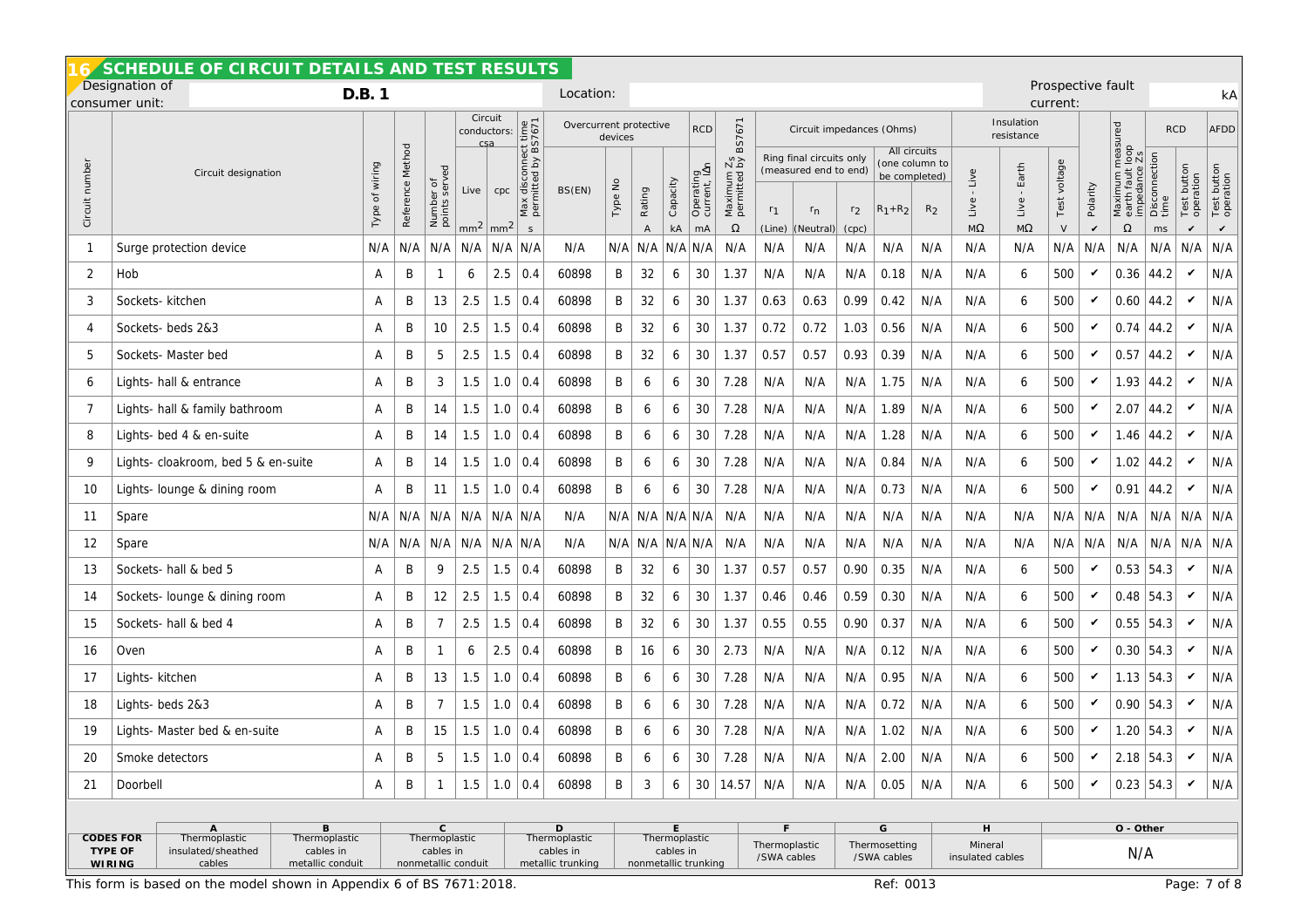|                                  |                                       |                                                    | SCHEDULE OF CIRCUIT DETAILS AND TEST RESULTS                         |                |                  |                                                                  |         |                                                                                                                                                                                                                                   |                        |                                                                |           |                         |                        |                           |                                          |                              |                                                              |                |                              |                                                          |                                  |                               |               |                     |                                                                               |                         |                          |                          |
|----------------------------------|---------------------------------------|----------------------------------------------------|----------------------------------------------------------------------|----------------|------------------|------------------------------------------------------------------|---------|-----------------------------------------------------------------------------------------------------------------------------------------------------------------------------------------------------------------------------------|------------------------|----------------------------------------------------------------|-----------|-------------------------|------------------------|---------------------------|------------------------------------------|------------------------------|--------------------------------------------------------------|----------------|------------------------------|----------------------------------------------------------|----------------------------------|-------------------------------|---------------|---------------------|-------------------------------------------------------------------------------|-------------------------|--------------------------|--------------------------|
| Designation of<br>consumer unit: |                                       |                                                    | D.B. 1                                                               |                |                  |                                                                  |         |                                                                                                                                                                                                                                   |                        |                                                                | Location: |                         |                        |                           |                                          |                              |                                                              |                |                              |                                                          |                                  | Prospective fault<br>current: |               |                     |                                                                               | kA                      |                          |                          |
|                                  |                                       |                                                    |                                                                      |                |                  | Circuit                                                          |         |                                                                                                                                                                                                                                   | Overcurrent protective | devices                                                        |           |                         | RCD                    | BS7671                    | Circuit impedances (Ohms)                |                              |                                                              |                |                              | Insulation<br>resistance                                 |                                  |                               |               |                     | <b>RCD</b>                                                                    | AFDD                    |                          |                          |
| Circuit number                   |                                       | Circuit designation                                |                                                                      | Type of wiring | Reference Method | Number of<br>points served                                       |         | Circuit<br>conductors:<br>csa<br>csa<br>csa<br>cpc<br>cpc<br>x disconset de ASSAS75<br>x disconset de ASSAS75<br>x disconset de ASSAS75<br>x disconset de ASSAS75<br>x disconset de ASSAS75<br>x disconset de ASSAS75<br>de ASSAS |                        | BS(EN)                                                         | Type No   | <b>A</b> Rating         | Capacity               | Operating<br>current, IAn | Maximum Z <sub>S</sub><br>permitted by I | $r_1$                        | Ring final circuits only<br>(measured end to end)<br>$r_{n}$ | r <sub>2</sub> | $ R_1 + R_2 $                | All circuits<br>(one column to<br>be completed)<br>$R_2$ | Live<br>Live -                   | Earth<br>$Live - 1$           | Test voltage  | Polarity            | Maximum measured<br>earth fault loop<br>impedance Zs<br>Disconnection<br>time |                         | Test button<br>operation | Test button<br>operation |
| 22                               | Spare                                 |                                                    |                                                                      | N/A            | N/A              |                                                                  | N/A N/A | $mm2$ mm <sup>2</sup><br>$N/A$ $N/A$                                                                                                                                                                                              | $\mathsf S$            | N/A                                                            |           | N/A N/A N/A N/A         | $\mathsf{k}\mathsf{A}$ | mA                        | $\Omega$<br>N/A                          | (Line)<br>N/A                | (Neutral)<br>N/A                                             | (cpc)<br>N/A   | N/A                          | N/A                                                      | $\rm{M}\Omega$<br>N/A            | $M\Omega$<br>N/A              | $\vee$<br>N/A | $\checkmark$<br>N/A | $\Omega$<br>N/A                                                               | ms<br>$N/A$ $N/A$ $N/A$ | $\checkmark$             | $\checkmark$             |
| 23                               | Spare                                 |                                                    |                                                                      |                |                  |                                                                  |         | $N/A$   $N/A$   $N/A$   $N/A$   $N/A$   $N/A$                                                                                                                                                                                     |                        | N/A                                                            |           | $N/A$ $N/A$ $N/A$ $N/A$ |                        |                           | N/A                                      | N/A                          | N/A                                                          | N/A            | N/A                          | N/A                                                      | N/A                              | N/A                           | N/A           |                     | $N/A$ $N/A$ $N/A$ $N/A$ $N/A$                                                 |                         |                          |                          |
| 24                               | Spare                                 |                                                    |                                                                      |                |                  |                                                                  |         | $N/A$ $N/A$ $N/A$ $N/A$ $N/A$ $N/A$                                                                                                                                                                                               |                        | N/A                                                            |           | $N/A$ $N/A$ $N/A$ $N/A$ |                        |                           | N/A                                      | N/A                          | N/A                                                          | N/A            | N/A                          | N/A                                                      | N/A                              | N/A                           |               |                     | $N/A$ $N/A$ $N/A$ $N/A$ $N/A$ $N/A$ $N/A$                                     |                         |                          |                          |
|                                  |                                       |                                                    |                                                                      |                |                  |                                                                  |         |                                                                                                                                                                                                                                   |                        |                                                                |           |                         |                        |                           |                                          |                              |                                                              |                |                              |                                                          |                                  |                               |               |                     |                                                                               |                         |                          |                          |
|                                  |                                       |                                                    |                                                                      |                |                  |                                                                  |         |                                                                                                                                                                                                                                   |                        |                                                                |           |                         |                        |                           |                                          |                              |                                                              |                |                              |                                                          |                                  |                               |               |                     |                                                                               |                         |                          |                          |
|                                  |                                       |                                                    |                                                                      |                |                  |                                                                  |         |                                                                                                                                                                                                                                   |                        |                                                                |           |                         |                        |                           |                                          |                              |                                                              |                |                              |                                                          |                                  |                               |               |                     |                                                                               |                         |                          |                          |
|                                  |                                       |                                                    |                                                                      |                |                  |                                                                  |         |                                                                                                                                                                                                                                   |                        |                                                                |           |                         |                        |                           |                                          |                              |                                                              |                |                              |                                                          |                                  |                               |               |                     |                                                                               |                         |                          |                          |
|                                  |                                       |                                                    |                                                                      |                |                  |                                                                  |         |                                                                                                                                                                                                                                   |                        |                                                                |           |                         |                        |                           |                                          |                              |                                                              |                |                              |                                                          |                                  |                               |               |                     |                                                                               |                         |                          |                          |
|                                  |                                       |                                                    |                                                                      |                |                  |                                                                  |         |                                                                                                                                                                                                                                   |                        |                                                                |           |                         |                        |                           |                                          |                              |                                                              |                |                              |                                                          |                                  |                               |               |                     |                                                                               |                         |                          |                          |
|                                  |                                       |                                                    |                                                                      |                |                  |                                                                  |         |                                                                                                                                                                                                                                   |                        |                                                                |           |                         |                        |                           |                                          |                              |                                                              |                |                              |                                                          |                                  |                               |               |                     |                                                                               |                         |                          |                          |
|                                  |                                       |                                                    |                                                                      |                |                  |                                                                  |         |                                                                                                                                                                                                                                   |                        |                                                                |           |                         |                        |                           |                                          |                              |                                                              |                |                              |                                                          |                                  |                               |               |                     |                                                                               |                         |                          |                          |
|                                  |                                       |                                                    |                                                                      |                |                  |                                                                  |         |                                                                                                                                                                                                                                   |                        |                                                                |           |                         |                        |                           |                                          |                              |                                                              |                |                              |                                                          |                                  |                               |               |                     |                                                                               |                         |                          |                          |
|                                  |                                       |                                                    |                                                                      |                |                  |                                                                  |         |                                                                                                                                                                                                                                   |                        |                                                                |           |                         |                        |                           |                                          |                              |                                                              |                |                              |                                                          |                                  |                               |               |                     |                                                                               |                         |                          |                          |
|                                  |                                       |                                                    |                                                                      |                |                  |                                                                  |         |                                                                                                                                                                                                                                   |                        |                                                                |           |                         |                        |                           |                                          |                              |                                                              |                |                              |                                                          |                                  |                               |               |                     |                                                                               |                         |                          |                          |
|                                  |                                       |                                                    |                                                                      |                |                  |                                                                  |         |                                                                                                                                                                                                                                   |                        |                                                                |           |                         |                        |                           |                                          |                              |                                                              |                |                              |                                                          |                                  |                               |               |                     |                                                                               |                         |                          |                          |
|                                  |                                       |                                                    |                                                                      |                |                  |                                                                  |         |                                                                                                                                                                                                                                   |                        |                                                                |           |                         |                        |                           |                                          |                              |                                                              |                |                              |                                                          |                                  |                               |               |                     |                                                                               |                         |                          |                          |
|                                  |                                       |                                                    |                                                                      |                |                  |                                                                  |         |                                                                                                                                                                                                                                   |                        |                                                                |           |                         |                        |                           |                                          |                              |                                                              |                |                              |                                                          |                                  |                               |               |                     |                                                                               |                         |                          |                          |
|                                  |                                       |                                                    |                                                                      |                |                  |                                                                  |         |                                                                                                                                                                                                                                   |                        |                                                                |           |                         |                        |                           |                                          |                              |                                                              |                |                              |                                                          |                                  |                               |               |                     |                                                                               |                         |                          |                          |
|                                  |                                       |                                                    |                                                                      |                |                  |                                                                  |         |                                                                                                                                                                                                                                   |                        |                                                                |           |                         |                        |                           |                                          |                              |                                                              |                |                              |                                                          |                                  |                               |               |                     |                                                                               |                         |                          |                          |
|                                  |                                       |                                                    |                                                                      |                |                  |                                                                  |         |                                                                                                                                                                                                                                   |                        |                                                                |           |                         |                        |                           |                                          |                              |                                                              |                |                              |                                                          |                                  |                               |               |                     |                                                                               |                         |                          |                          |
|                                  |                                       |                                                    |                                                                      |                |                  |                                                                  |         |                                                                                                                                                                                                                                   |                        |                                                                |           |                         | E.                     |                           |                                          | F.                           |                                                              |                | G                            |                                                          |                                  |                               |               |                     | O - Other                                                                     |                         |                          |                          |
|                                  | <b>CODES FOR</b><br>TYPE OF<br>WIRING | A<br>Thermoplastic<br>insulated/sheathed<br>cables | B<br>Thermoplastic<br>cables in<br>metallic conduit                  |                |                  | $\mathsf C$<br>Thermoplastic<br>cables in<br>nonmetallic conduit |         |                                                                                                                                                                                                                                   |                        | $\mathsf D$<br>Thermoplastic<br>cables in<br>metallic trunking |           | nonmetallic trunking    | cables in              | Thermoplastic             |                                          | Thermoplastic<br>/SWA cables |                                                              |                | Thermosetting<br>/SWA cables |                                                          | H<br>Mineral<br>insulated cables |                               |               |                     | N/A                                                                           |                         |                          |                          |
|                                  |                                       |                                                    | This form is based on the model shown in Appendix 6 of BS 7671:2018. |                |                  |                                                                  |         |                                                                                                                                                                                                                                   |                        |                                                                |           |                         |                        |                           |                                          |                              |                                                              |                | Ref: 0013                    |                                                          |                                  |                               |               |                     |                                                                               |                         |                          | Page: 8 of 8             |